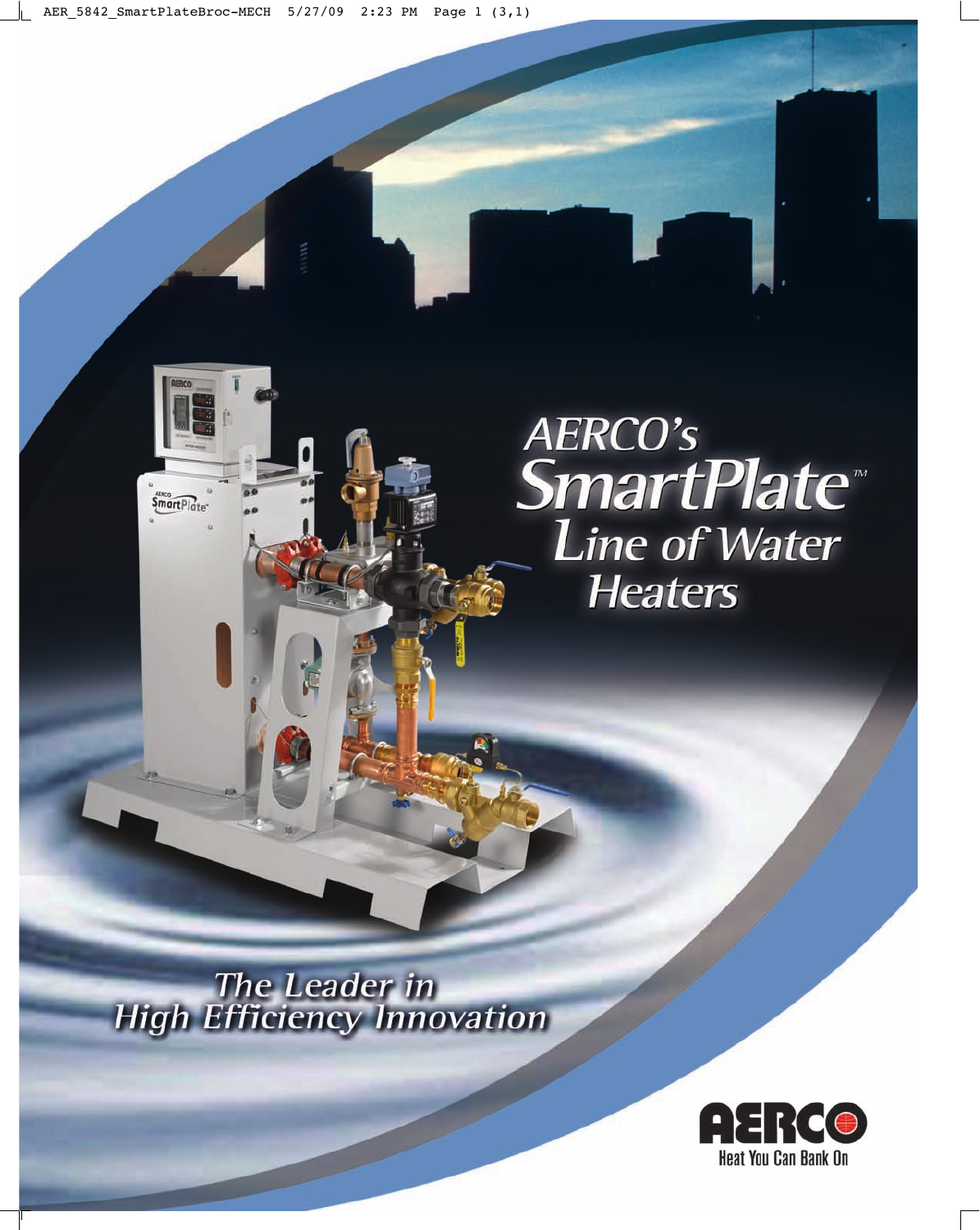## A NEW APPROACH TO WATER-TO-WATER HEATING

AERCO has revolutionized the concept of brazed plate and plate and frame potable water heating with the introduction of our SmartPlate<sup>M</sup> line of single- and double-wall water heaters. SmartPlate water heaters were specifically engineered to complement today's condensing boilers in low temperature applications to promote system-wide energy efficiency. And unlike competitive products, SmartPlate heaters incorporate special features and ancillary components that set a new standard for fully-packaged, turn-key solutions. Easily installed in any combination space/DHW heating system, you can count on SmartPlate heaters to maintain accurate temperature control under diversified loads without the need for storage tanks.

- **Accurate temperature control**
- **Maximizes energy efficiency**
- **Advanced electronic controls**
- **Integrated safety shut-off system**
- **Easy to install and maintain**
- **Long lasting durability**
- **Fully packaged solution**
- **Ships fully assembled**
- **Compact <10 ft2 footprint**
- **Supports 2-way and 3-way applications**
- **Single- and double-wall configurations**

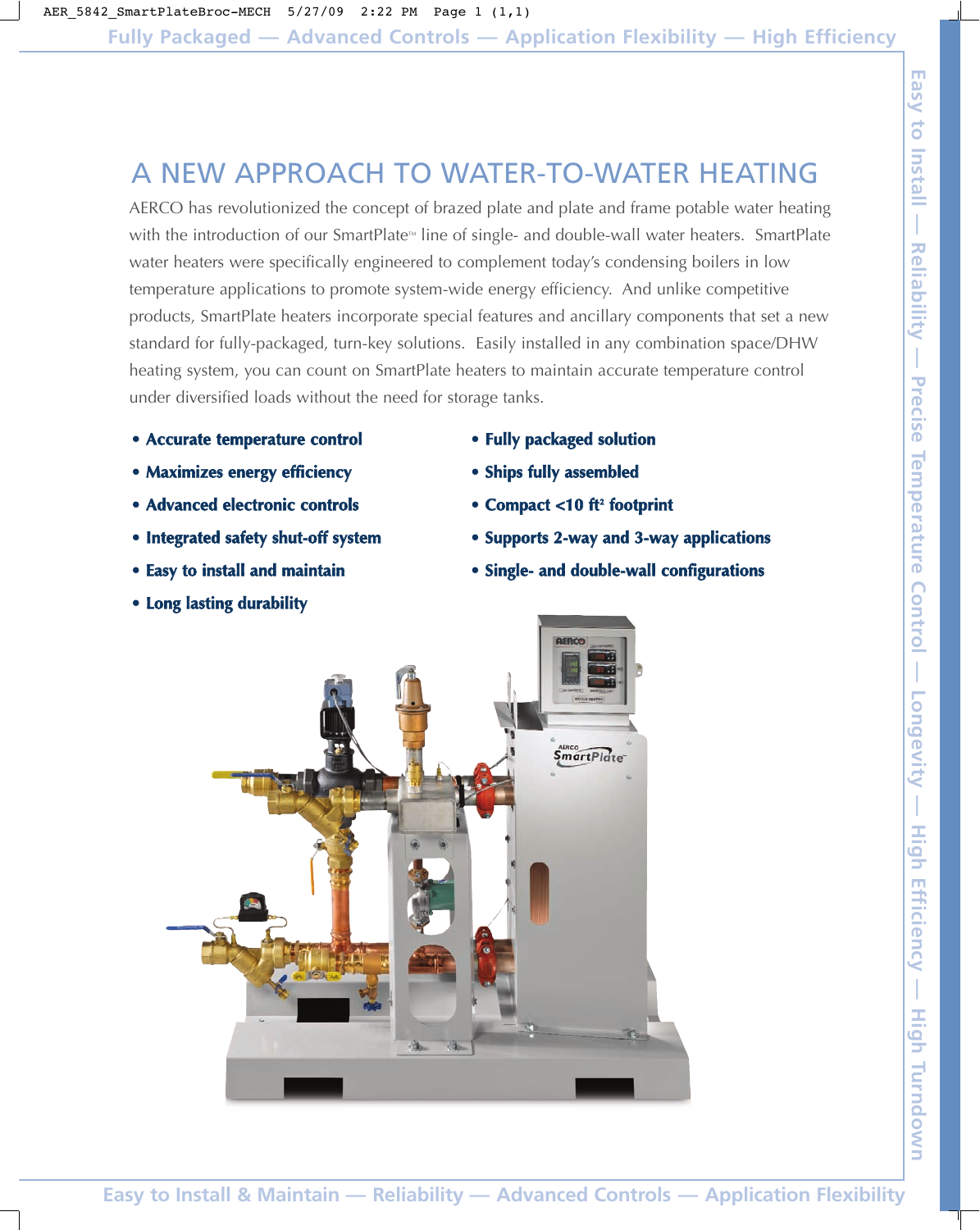Reliability — Longevity — High Efficiency — High Turndown — Precise Temperature Cont

"Uniquely designed to work with condensing boilers to maximize system efficiency."

**SmartPlate** 

Reliability — Longevity — High Efficiency — High Turndown — Precise Temperature Cont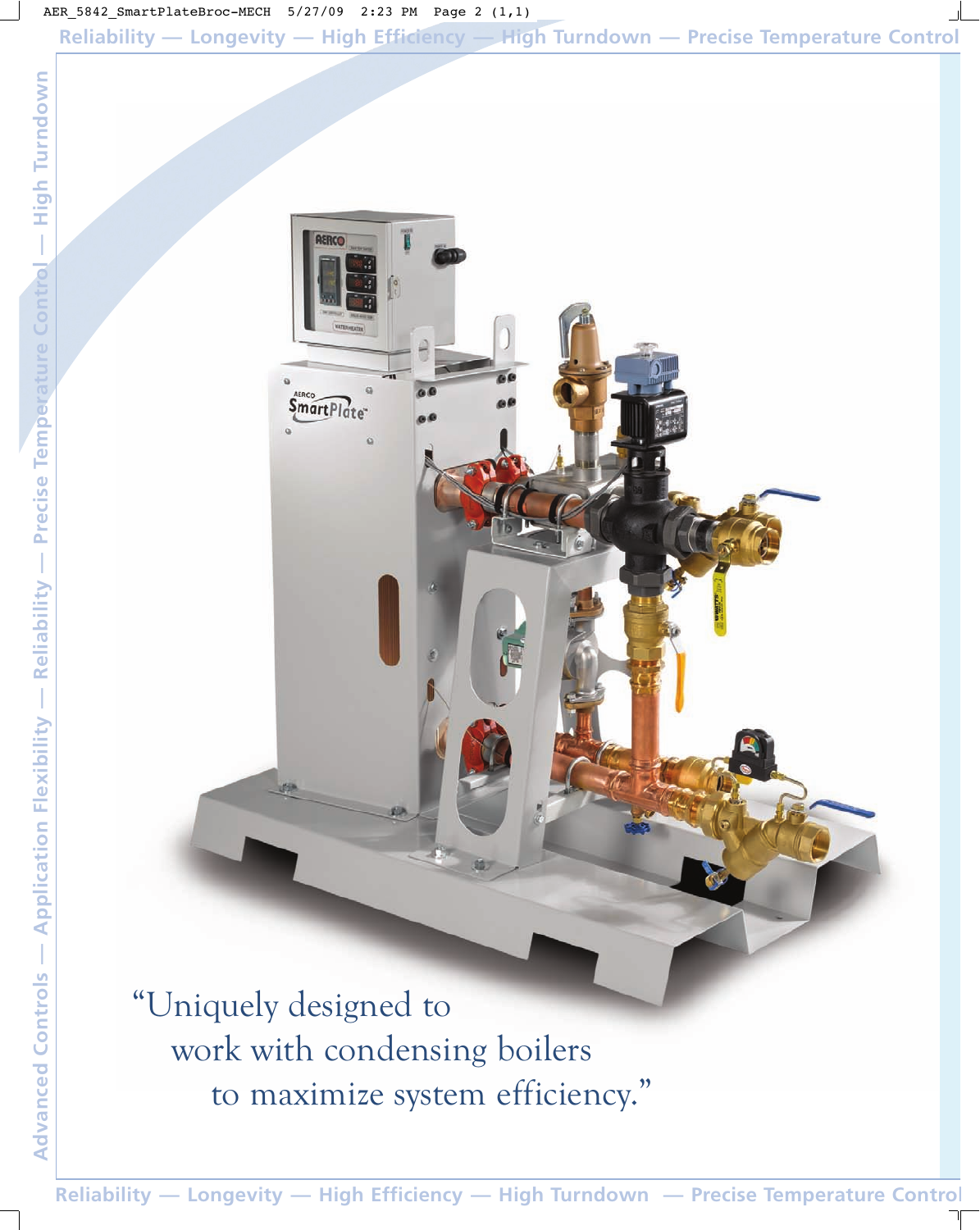## PRECISE TEMPERATURE CONTROL

Sensors located at the potable water inlet and outlet provide feed forward and feedback temperature signals to SmartPlate's PID controller and fast acting electronic control valve to deliver accurate temperature control under diversified loads without storage tanks or blending valves.

- **±2°F under steady state conditions**
- **±4°F under normal load changes**

**l —**

- **±10°F from NO load to FULL load**
- **Return to set point within 30 seconds**
- **Full open to full close in 2 seconds**
- **Integrated "fail safe" safety shut-off system**
- **No blending/mixing valves or storage tanks required**



AERCO's state-of-the-art electronic controller can be remotely monitored and/or fully integrated with BAS software via Modbus communications protocol to control and/or poll important operating parameters of the heater including operating set point, outlet temperature, peak temperature, average temperature, low temperature and more! Operating parameters for the heater are entered directly to the digital controller – just "set and go."

Importantly, SmartPlate heaters incorporate a safety shut-off system that operates independently of the unit controller in the event of an overtemperature condition or power loss at the facility.

## DESIGNED TO MAXIMIZE SYSTEM EFFICIENCY

Widely recognized as the most thermally efficient water-to-water heat exchangers available for potable water heating, SmartPlate heaters incorporate a stainless steel, brazed plate (single-wall) or plate and frame (double-wall) style heat exchanger applied in a counter flow design. As a result, SmartPlate heaters can utilize boiler water as little as 5°F above the desired DHW temperature. They are ideal for use in low temperature systems!

- **Eliminate waste associated with overheating DHW and then "mixing down" to safe temperatures**
- **Low supply water temperatures maximize boiler plant efficiency**
- **Pair with condensing boilers to further increase fuel savings**
- **Minimize radiant losses throughout the system**
- **A lower system set point produces far less scale for increased thermal efficiency, reduced maintenance and a longer heater life**
- **Minimize over temperature conditions and potential for scalding**

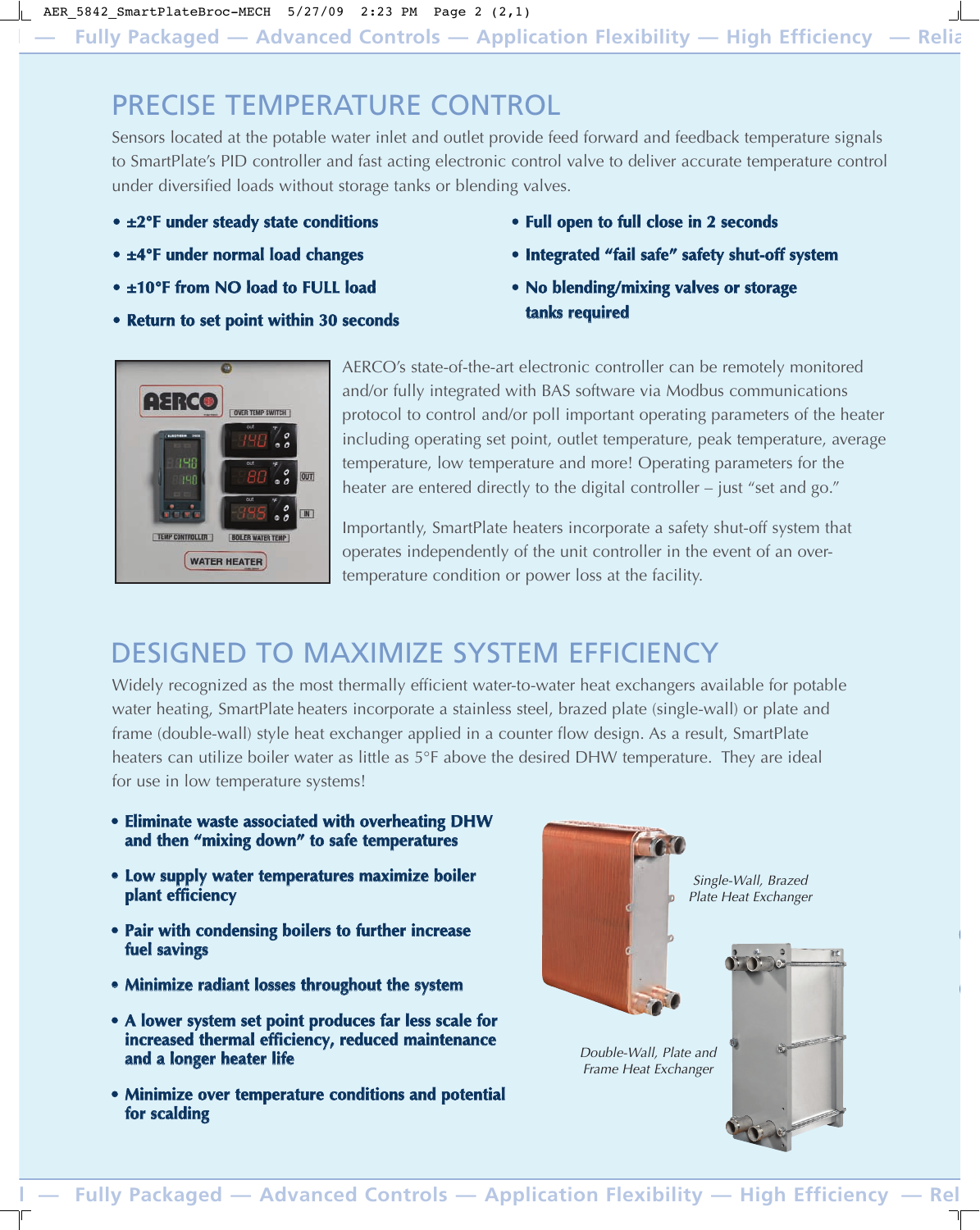#### FULLY PACKAGED TO SIMPLIFY INSTALLATION AND MAINTENANCE

Designed to be a truly turn-key solution, AERCO has packaged each SmartPlate heater with a host of ancillary components you just won't find in other water heaters on the market. Despite a modest <10 ft<sup>2</sup> footprint and under 5' height, each heater includes a control panel and sensors, three-way electronic control valve, potable water side circulator with clean out connections, DHW drain valve, as well as shut-off valves and inlet strainers on both the boiler water and DHW sides to simplify maintenance for the life of the equipment. And to ensure longevity, all water wetted parts are stainless steel, copper or copper alloy materials. Simple to install, each unit ships fully assembled on a uniquely designed, easy-to-move base with single point header connections for domestic hot water, cold water, boiler water inlet, boiler water outlet and electrical power supply. Units can be applied in 2-way or 3-way operation with controller facing to the left, right or back sides of the unit.



Air Vent/Clean-Out Connection for air elimination and to input de-liming solution when cleaning is required. **A**

**B** Shut-off Valves & Inlet Strainers with Integral Blow-down Valve for easy maintenance of both the boiler water and DHW sides of the unit.

Potable Water Side Circulator maintains constant flow through the heat exchanger at velocity required to retard scale drop-out and circulate de-liming solutions when cleaning is required. **C**

- Differential Pressure Gauge at boiler inlet to alert if strainer is becoming clogged. **D**
- Switch to 2-Way Operation using manual shut-off connected to the 3-way control valve. **E**
	- Easy-Lift Base can be moved with pallet jack or forklift from any side for easy installation. **F**
- Hx Disconnect Fittings make removal of the heat exchanger fast and easy. **G**
- **H** Drain Valve on DHW side for easy maintenance.